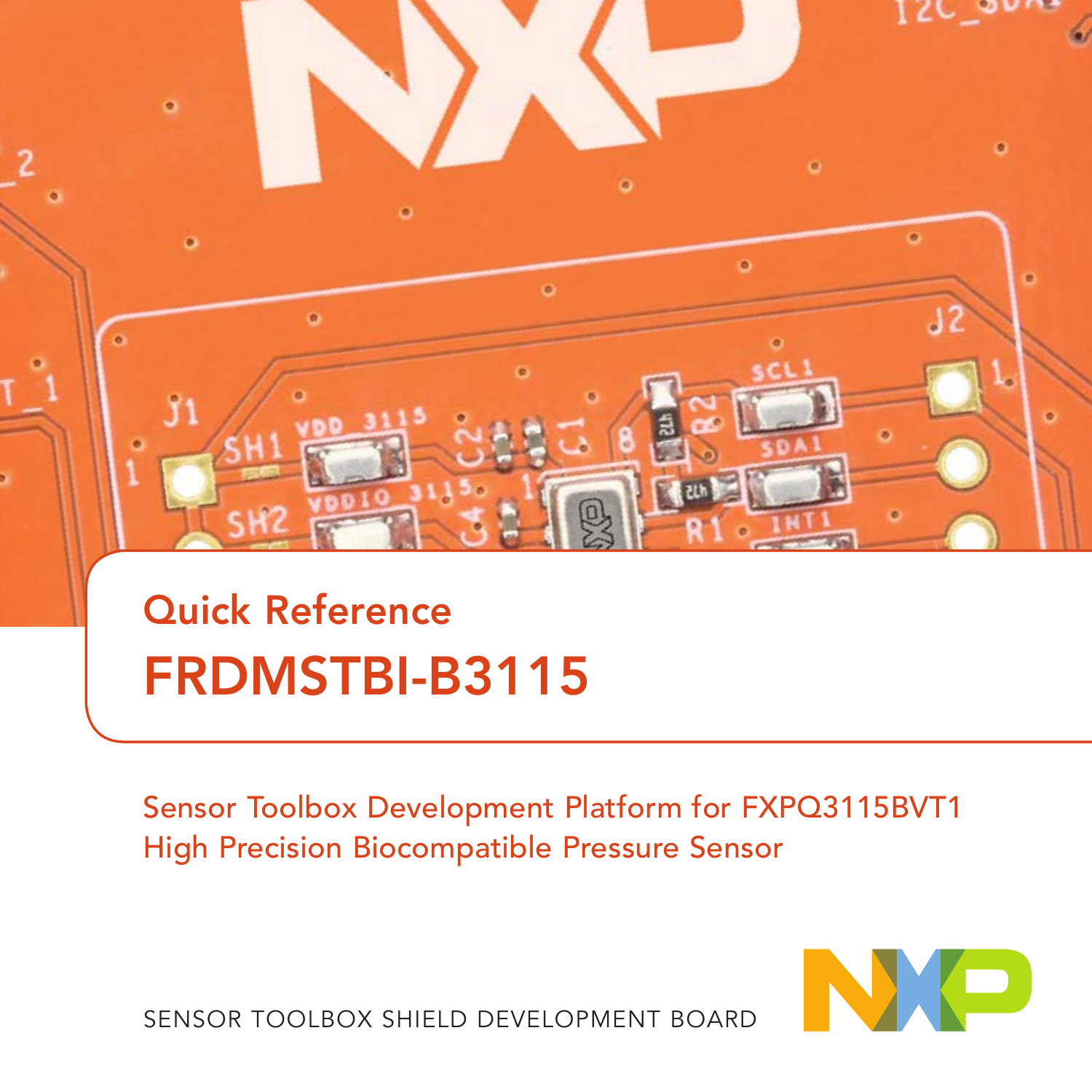### Quick Reference

# GET TO KNOW THE FRDMSTBI-B3115

FXPQ3115BVT1 high precision biocompatible pressure sensor 8 LGA (5 mm x 3 mm x 1.1 mm)



**Figure 1:** FRDMSTBI-B3115